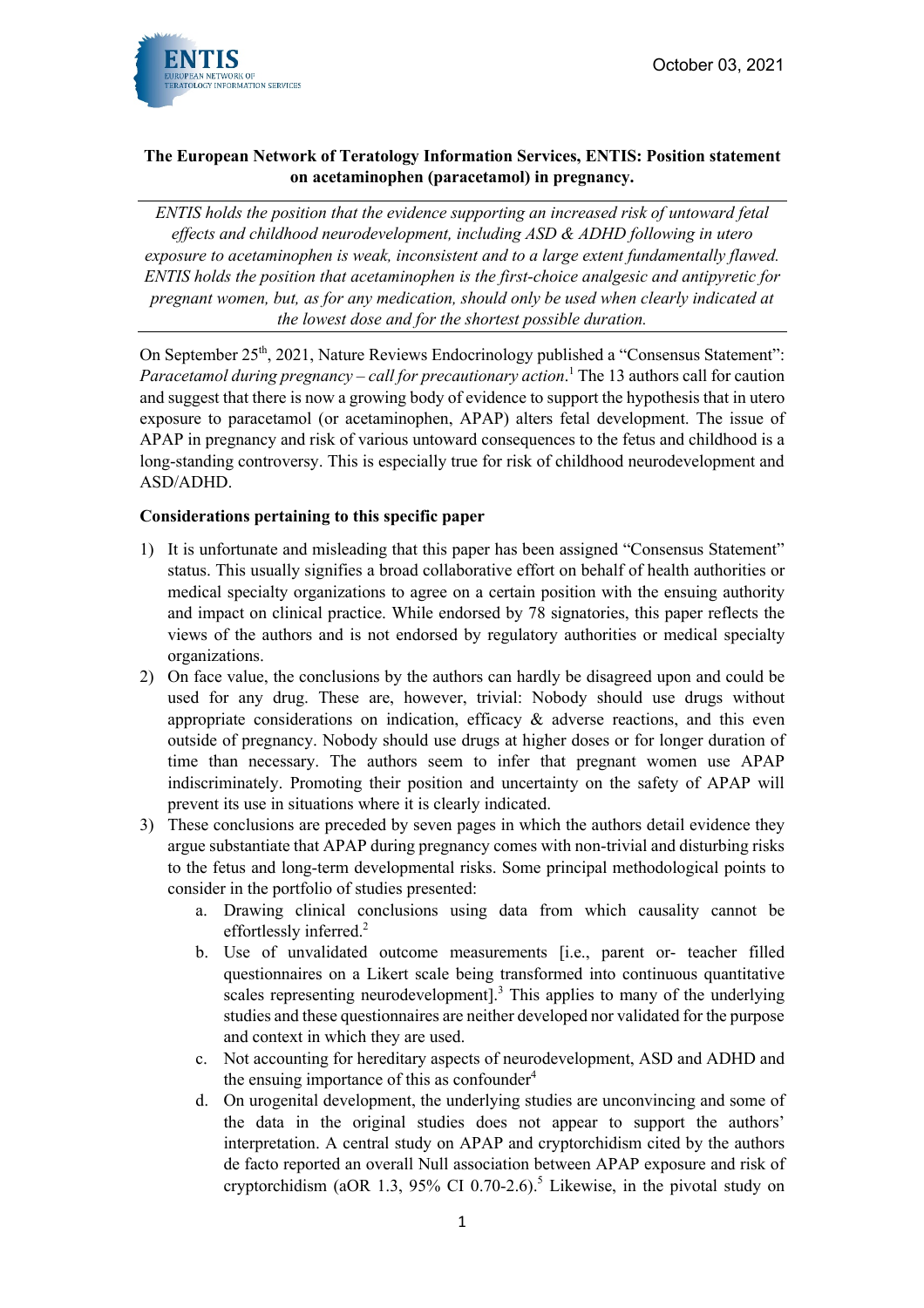

anogenital distance (AGD) and APAP exposure there was no difference in AGD between boys exposed to APAP and boys not exposed to APAP as per authors themselves *"Maternal use of paracetamol was not significantly associated with AGD in boys after adjustment…".* <sup>6</sup> This null association has recently been confirmed.7

- e. Confirmation bias: Uncritical appraisal of studies supporting the narrative of the authors. One example: A recent study from the Boston Birth Cohort is assigned much weight by the authors to substantiate APAP exposure using umbilical cord plasma concentrations and correlating this to childhood ADHD, ASD and other neurodevelopmental diagnoses.<sup>8</sup> This study has severe issues with external and internal validity. APAP or metabolites were detected in every single of the 996 umbilical cord samples. This does not compare well to our knowledge on the use of APAP during pregnancy. Among the 996 children, an unprecedented large proportion were diagnosed with ADHD/ASD (37%) and only 33% had no "developmental disability" diagnosis. Population prevalence estimates of ADHD is around 3-5%. The validity of the exposure construct "burden of APAP exposure" is undocumented and actual levels are not presented. Analytical methods are insufficiently accounted for including stability from up to 20 years of sample storage.
- f. Preclinical data may support some mechanistic aspects of a hypothesis. It cannot be summoned to support a clinical recommendation.

ENTIS acknowledges the authors right to hold their position. ENTIS does not share this position and believes the supporting evidence brought forward is weak, inconsistent and to a large extent fundamentally flawed.

The media headlines and social media reactions were predictable, and ENTIS believes that this paper and the ensuing reaction will promote unwarranted uncertainty, fear, and guilt among pregnant women. It will also likely result in use of less safe alternatives during pregnancy.

## **On behalf of the ENTIS Organization**

*For the Board:* Orna-Diav Citrin (chair)

*For the Scientific Committee:* Per Damkier (chair)

## **References**

- 1. Bauer, A.Z., Swan, S.H., Kriebel, D. et al. Paracetamol use during pregnancy a call for precautionary action. Nat Rev Endocrinol (2021). https://doi.org/10.1038/s41574-021- 00553-7
- 2. Hernán MA. Causal inferences from observational data. Available from https://www.hsph.harvard.edu/miguel-hernan/research/causal-inference-fromobservational-data/ Accessed September 29, 2021
- 3. Damkier P, Pottegård A, dePont Christensen R, Hallas J. Annotations and reflections: pregnancy and paracetamol: methodological considerations on the study of associations between in utero exposure to drugs and childhood neurodevelopment. Basic Clin Pharmacol Toxicol. 2015 Jan;116(1):2-5.
- 4. Masarwa R, Platt RW, Filion KB. Acetaminophen use during pregnancy and the risk of attention deficit hyperactivity disorder: A causal association or bias? Paediatr Perinat Epidemiol. 2020 May;34(3):309-317